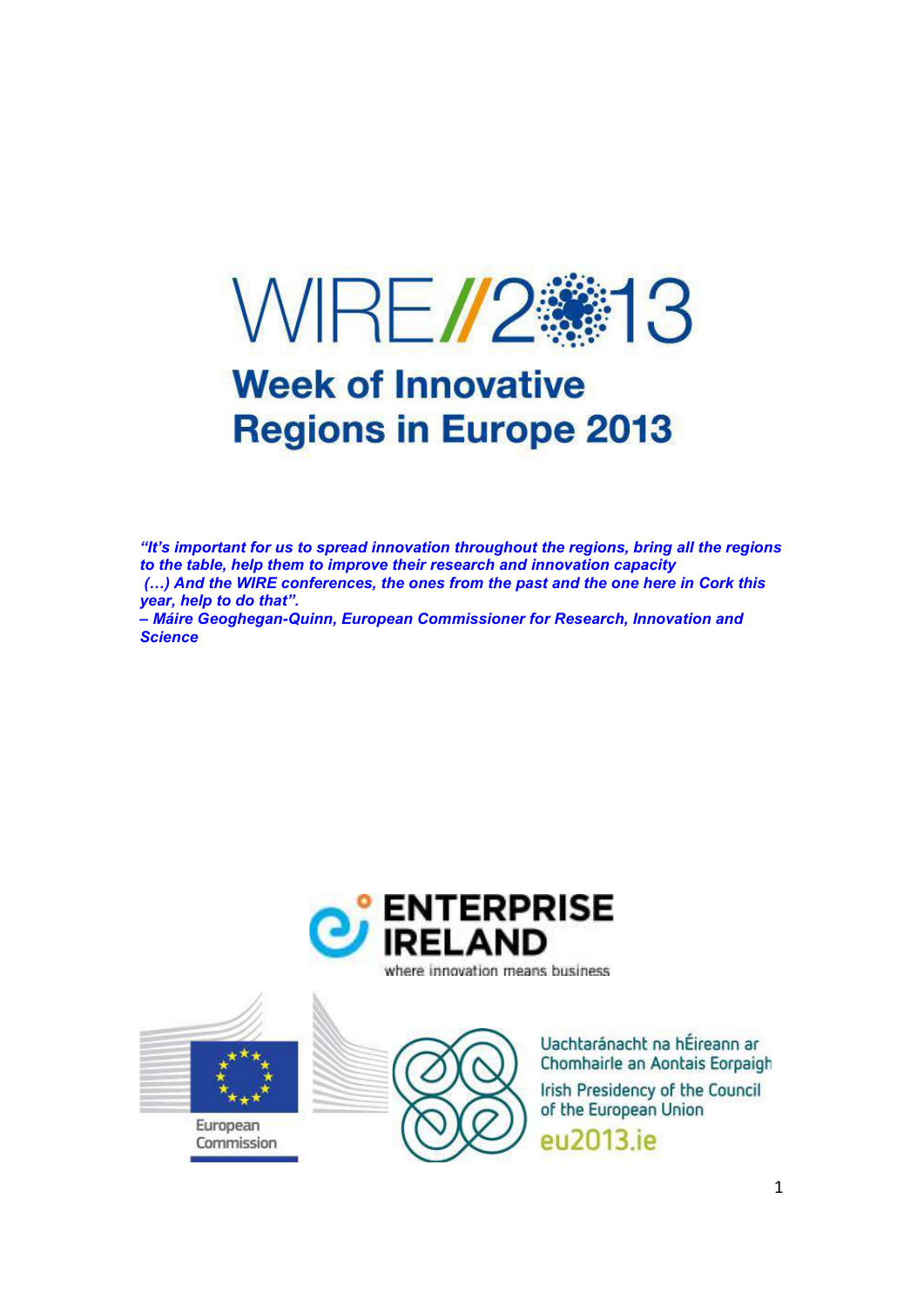# **SCOPE OF THIS DOCUMENT**

This document outlines the key recommendations of the 4th edition of the Week for Innovative Regions in Europe (WIRE 2013) Conference organised by Enterprise Ireland, with the support of the European Commission's Directorate-General for Research and Innovation on 11-12 June 2013, at University College Cork, Cork, Ireland, as part of the Irish Presidency of the European Union.

The WIRE IV conference focused on regional aspects relevant to the final stages of the Horizon 2020 design and legislative process. The conference also considered both the "Common Strategic Framework for Cohesion" and the "Common Strategic Framework for Research and Innovation".

The report sets out a summary of the conference findings relating to the key conference themes: (i) Regions and Competitive Advantage; (ii) Regional Policy in an International Context; and (iii) Putting Strategies to Work.

Details of the various presentations and conference programme can be accessed at: http://www.wire2013.eu/

The conference organisers would like to thank all contributors to the event, including presenters, panellists and delegates.

The next WIRE conference, WIRE2014, will take place in Athens on the 12-13 June 2014.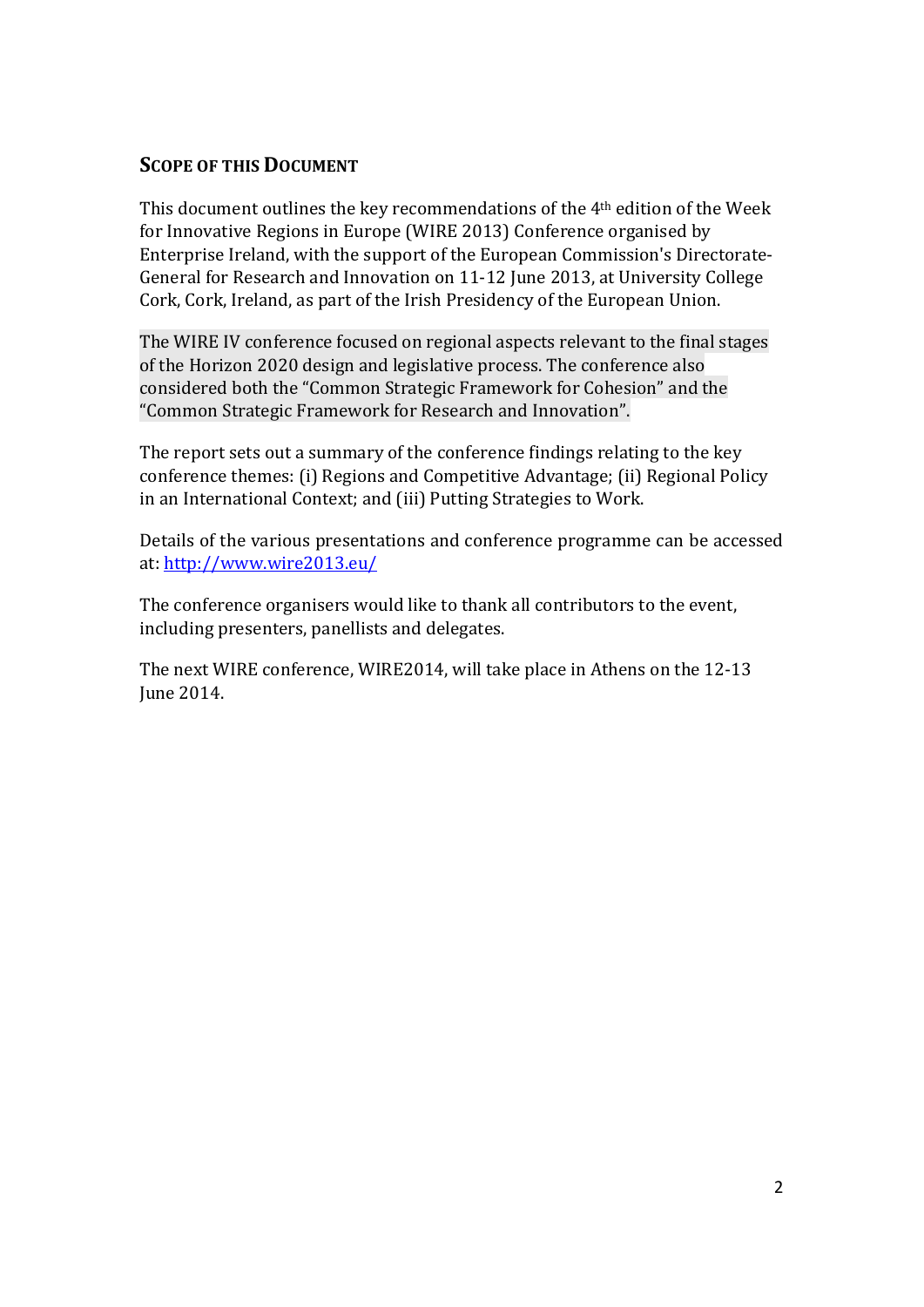The WIRE 2013 **International Advisory Group** advised on the structuring of the conference programme, proposals for keynote speakers and presentation content and the finalisation of conclusions of the conference.

# **Membership:**

|              | Member                                                          |
|--------------|-----------------------------------------------------------------|
| $\mathbf{1}$ | Dr Dimitri CORPAKIS - European Commission, DG RTD               |
| 2            | Lucas JANSSEN - European Commission, DG RTD                     |
| 3            | Colombe WARIN - European Commission, DG RTD                     |
| 4            | Bernhard FABIANEK - European Commission, DG RTD                 |
| 5            | Pierre Godin - European Commission, DG REGIO                    |
| 6            | Alberto LICCIARDELLO - European Commission, DG Enterprise       |
| 7            | Silke TOENSHOFF - Committee of Regions                          |
| 8            | Alex POPOV - Committee of Regions                               |
| 9            | Rafael RODRIGUEZ-CLEMENTE - CSIC Spain, WIRE 2010 Organiser     |
| 10           | Zoltán BALOGH - INNOVA Hungary, WIRE 2011 Organiser             |
| 11           | Márta Völgyiné Nadabán – INNOVA Hungary, WIRE 2011 Organiser    |
| 12           | Dr Andrzej SIEMASZKO - KPK IPPT PAN Poland, WIRE 2012 Organiser |
| 13           | <b>Richard TUFFS - ERRIN</b>                                    |
| 14           | Suvi HENTILA - ERRIN                                            |
| 15           | John FORDE - South West Regional Authority, Ireland             |
| 16           | Ronan GINGLES - Irish Regions Brussels Office                   |
| 17           | Dr Imelda LAMBKIN - Enterprise Ireland, WIRE 2013 Coordinator   |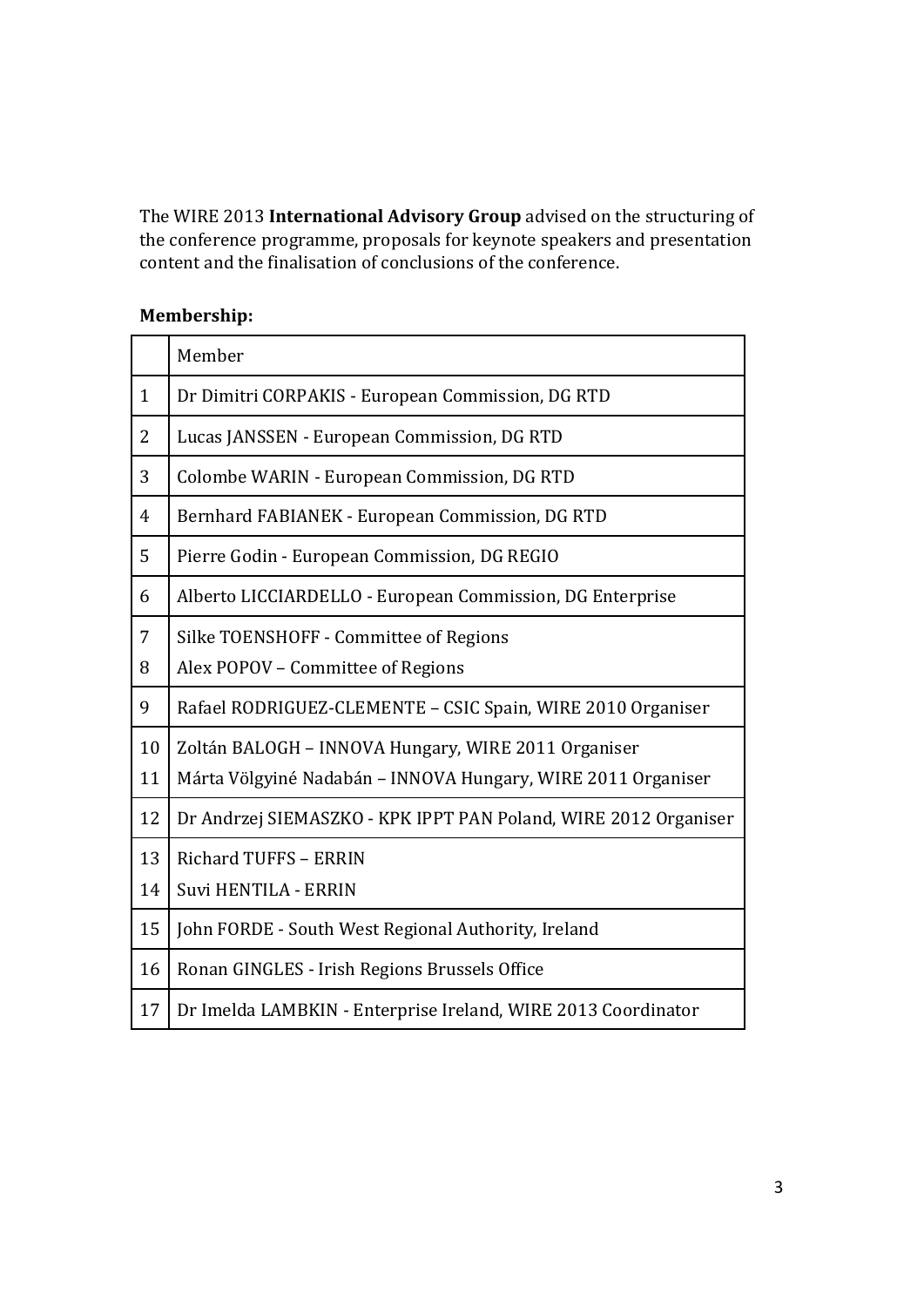# **1. OVERVIEW**

1.1 WIRE2013 Conference took place this year in Cork (Ireland) on 5-7 June 2013, under the auspices of the Ireland's Presidency. Opened by Commissioner Máire Geoghegan Quinn, European Commissioner for Research, Innovation and Science and Sean Sherlock TD Minister of State for Research and Innovation, it gathered 400 delegates from 20 countries and 47 speakers. The conference addressed the Innovation Union context of the 'Capacities' 7th framework programme, especially that of the Research Potential Programme, with emphasis on research and innovation as key drivers of competitiveness, jobs, sustainable growth and social progress.



1.2 Moderated by Tony Connelly, RTE Europe editor, WIRE 2013, held in Cork, was the fourth WIRE conference with previous WIRE conferences being during the Presidency of the Council of the EU in Spain, Hungary and Poland (organised during the Danish Presidency). The conferences bring together key stakeholders including regional authorities, funding agencies, representatives of the national research bodies, the European Commission, and end-users including SMEs and other industry, to focus the attention of political leaders and social stakeholders on the competitiveness of European regions. Building on the contributions of the previous conferences, WIRE2013 covered three broad themes: Regions and Competitive Advantage; Regional Policy in an International Context and Putting Strategies to Work.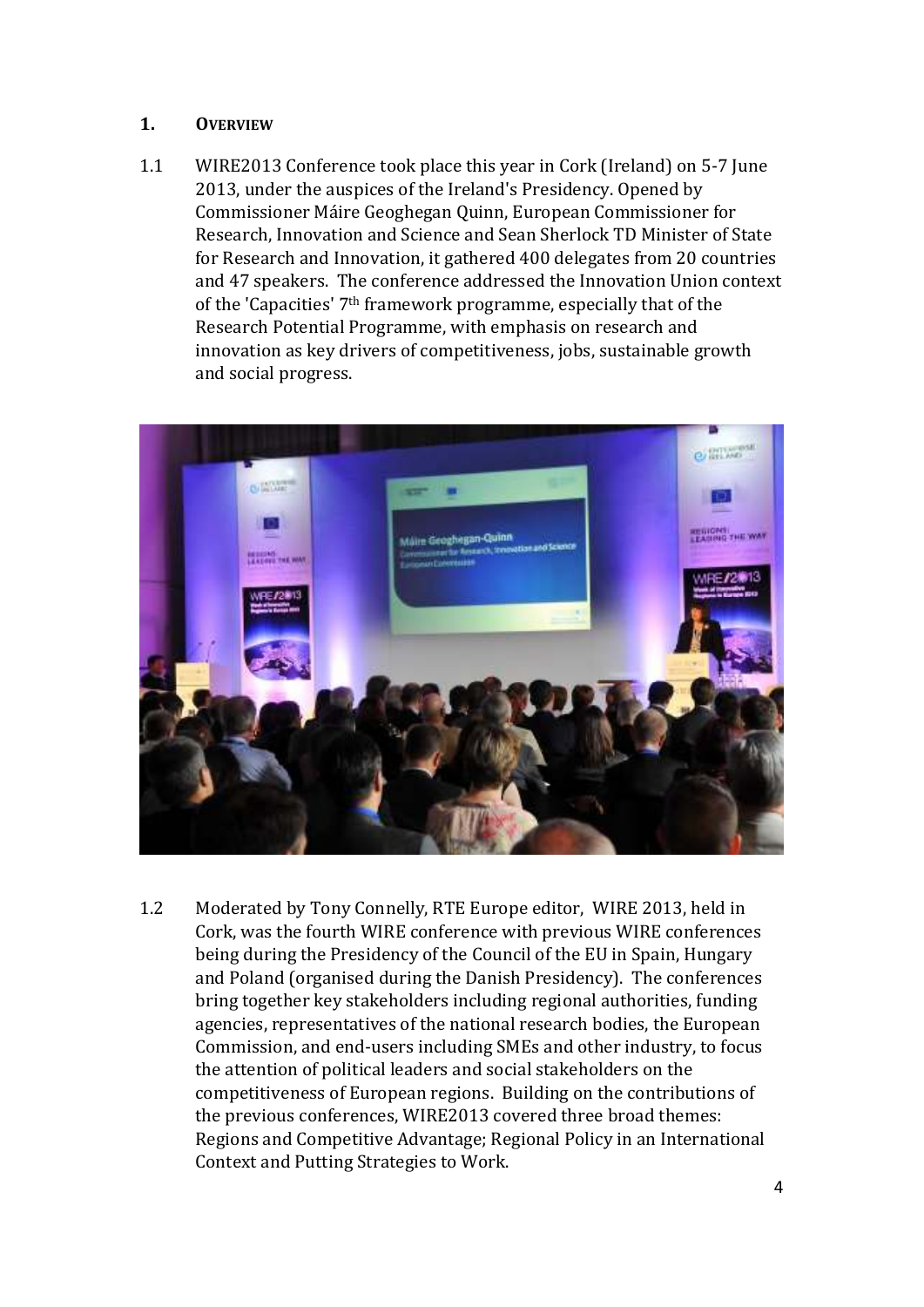- • *Regions and Competitive Advantage* addressed the place-based mobilisation of talent by matching Research & Innovation capabilities with business needs and capacities. It also considered Horizon 2020 and Smart Specialisation, and closing the innovation divide in Europe.
- *Regional Policy in an International Context* focuses on the selection of a few priorities on the basis of international specialisation and integration on international value chains and the role of cities' and regions' solutions to societal challenges of global significance identified in Horizon 2020.
- *Putting Strategies to Work* considered issues relating to critical mass and the need to provide arenas for cross-cutting links between sectors which drive specialised technological diversification. It will also examined the role of Collaborative Leadership where efficient innovation systems operate as a collective endeavour based on partnership between private and public entities and synergies between funding instruments from the EU, national and regional policies.

We're meeting at a key moment, just when the European Parliament and the Council are moving closer to agreeing the future legal frameworks for the EU's research, innovation and cohesion policies – Máire Geoghegan-Quinn, European Commissioner for Research, Innovation and Science

Experiment to learn, be ready to adjust based on evidence, take calculated risks – Dr. Christian Ketels, Harvard Business School

#### **2. REGIONS AND COMPETITIVE ADVANTAGE**

2.1 *Encouraging Business Research and Innovation Investment*: In order to stimulate business research and innovation investment in Europe there is a need to combine the following key elements: (i) Learn from good practice and successful business case studies that exhibit entrepreneurial spirit and innovation leadership (e.g. the Kerry Group invests 4% of revenue in research and innovation and has moved from being a regionally based dairy cooperative to a global leader in food ingredients); (ii) Nurture talented young people through world-class education systems and partnership with industry; (iii) Customise national policies involving extensive stakeholder engagement by national development agencies; (iv) Leverage available EU instruments and initiatives on (e.g. EUREKA has been used to support more than 4000 transnational collaborative projects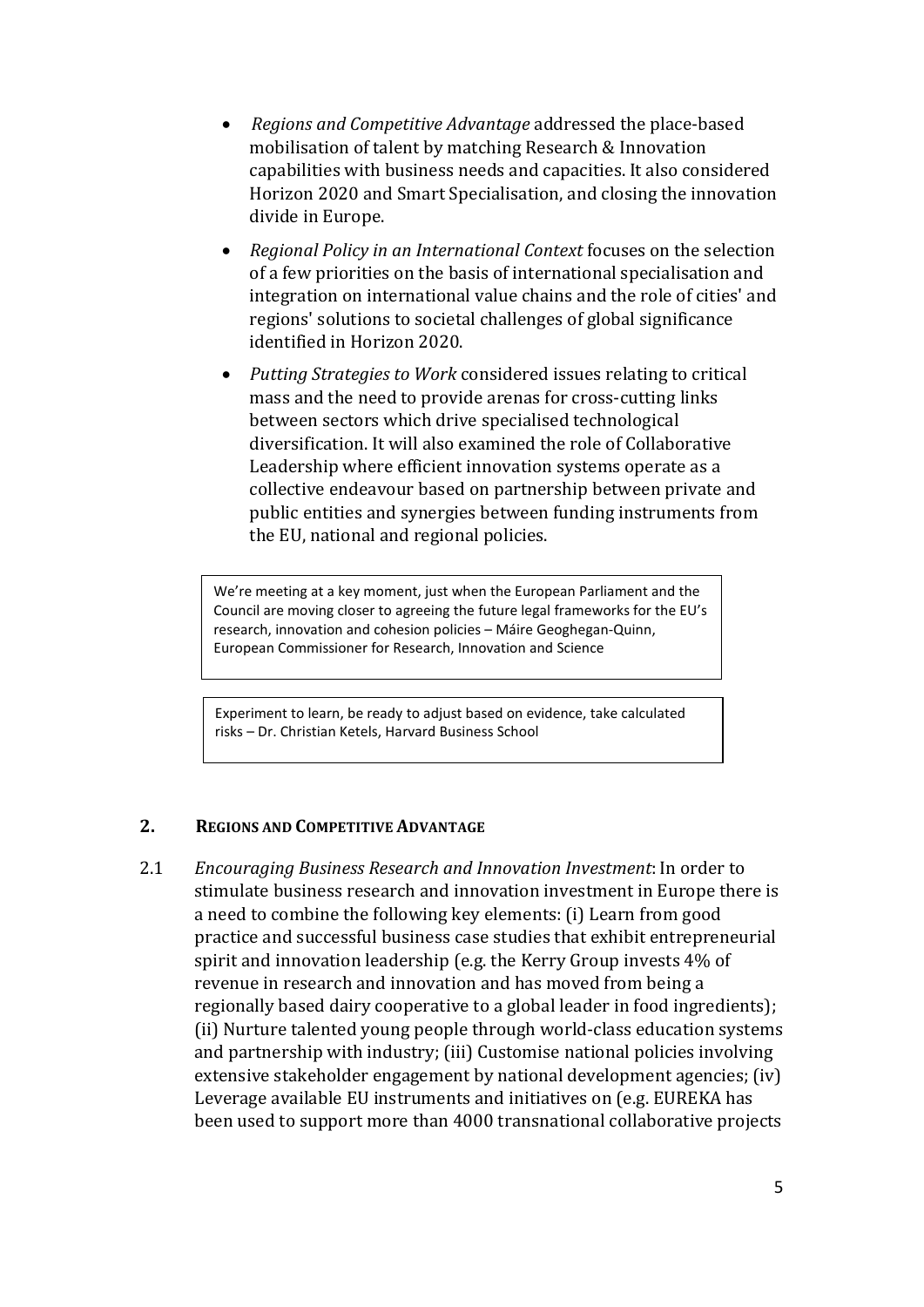in 40 countries); and (v) Use EU networks as a learning vehicle for agencies and enterprise.



2.2 *Clusters supporting smart specialisation*: The conference highlighted the potential for smart specialisation to facilitate the development and advancement of regional industry clusters with cluster-based strategies identified as a mechanism for a region to reinvent itself to drive innovation-based industrial development, often following periods of economic and social change. In this approach clusters are facilitated through cooperative processes to drive spill over effects of innovation. Within a decade smart specialisation planning around the Aviation Valley cluster in Poland resulted in a regional policy that demonstrates how a remote, mostly rural region can become a leader in innovation and new technologies for the aviation industry and the creation of thousands of new high technology jobs. Key to this was the use of smart specialisation and clustering to bridge regional, national and international planning. Similarly the North Rhine Westphalia Cluster Agency funded initiatives and projects to advance research and innovation driven clusters. These clusters are key participants in the process of defining, implementing and monitoring research and innovation strategies for smart specialisation and are the basis of focused priorities for the region.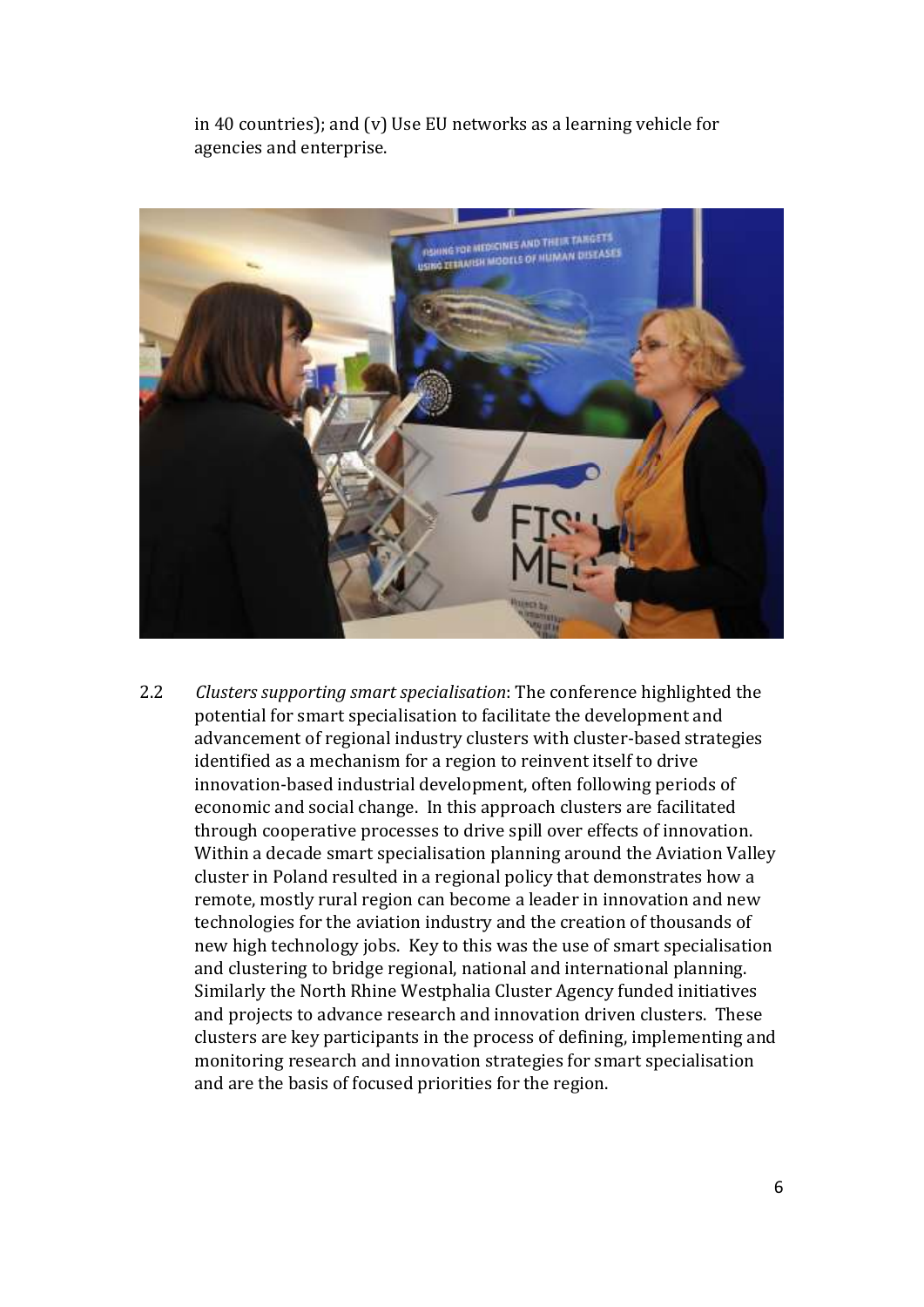- 2.3 *Linking with research and innovation infrastructure and capacities*: Research infrastructures are facilities, resources, organisational systems and services that are used by the research communities to conduct research and innovation in their fields. For the purpose of regional planning, research Infrastructures are centres of excellence, focal points for innovation, high socio-economic impact, platforms for the development of human potential; analysis of impact of research infrastructures carried out showed great impact on local economies. World class infrastructures are essential for attracting top class scientists and then industry. Benefits that can accrue to the region include presence of high-profile PhDs; research infrastructure available to industry; new companies created and spin-offs; and ability to attract domestic and foreign investment. Furthermore, companies working with research infrastructures are able to innovate and to develop new business as new markets are created. Leveraging these benefits for the region requires a regional innovation strategy that is developed through consensus among key stakeholders. The European Strategy Forum for Research Infrastructures (ESFRI) has placed 48 infrastructures on the European roadmap. The conference was presented with case studies where research infrastructures and capacities are incorporated into regional planning. The conference considered some examples of research infrastructures and capacities impacting on regions and challenges facing them.
	- 2.3.1 The European Molecular Biology Laboratory is a non-profit organisation and a basic research institute financed by public research funds from 20 member states and one associate member. Research at EMBL is conducted by approximately 85 independent groups covering the spectrum of molecular biology with major infrastructures located at a number of locations. The conference heard how a research infrastructure organisation is different from a traditional research centre. The career trajectory for a scientist in a research infrastructure-based organisation is also different than in project-based research contexts with an additional challenge of providing infrastructure supporting engineers as well as the scientists to use the infrastructure. The infrastructure facilities must be world class in order for scientists to use them but their funding is complicated by having to compete with research project institutions for the same funding.
	- 2.3.2 Located in the Region of South-Moravia in the Czech Republic, CEITEC is a scientific centre in the fields of life sciences, advanced materials and technologies. It offers a state-of-the-art infrastructure and builds on a consortium whose partners include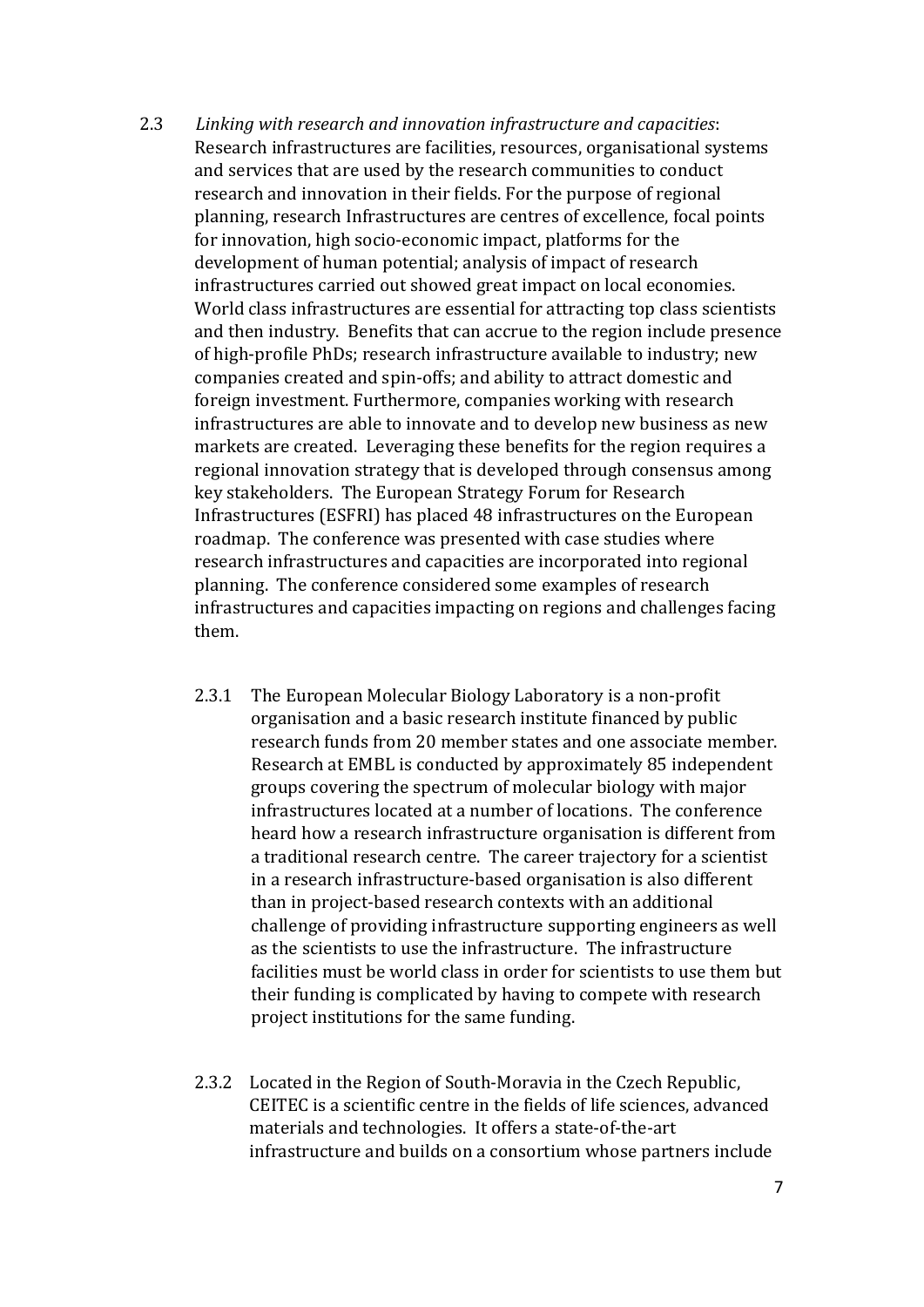the most prominent universities and research institutes in Brno in the region. Leveraging EU supports including ESFRI, the CEITEC vision is to lead a path to global scientific recognition through science based on synergy and collaboration, in order to achieve a regional knowledge-based economy. To achieve this, CEITEC is aims to retain and recruit scientifically talented people to address important research challenges. The development of PhD graduates and post-doctoral fellows to support innovated-based industry in the region is also important.

2.3.3 The conference also learned from the development of new research infrastructures and capacities near Lund in the South of Sweden where the Max IV Synchrotron is currently being built together with the European Spallation Source (ESS). The Max IV Synchrothon is funded b7y the Swedish government while the ESS is largely funded by the EU and hosted by Sweden and Denmark. From the planning process it has been observed that such research facilities need to be closely linked to the society around them to reap the full potential benefits. In this context plans must be developed and implemented to ensure that the region and its people are ready for these facilities. For this purpose a number of plans are in place.

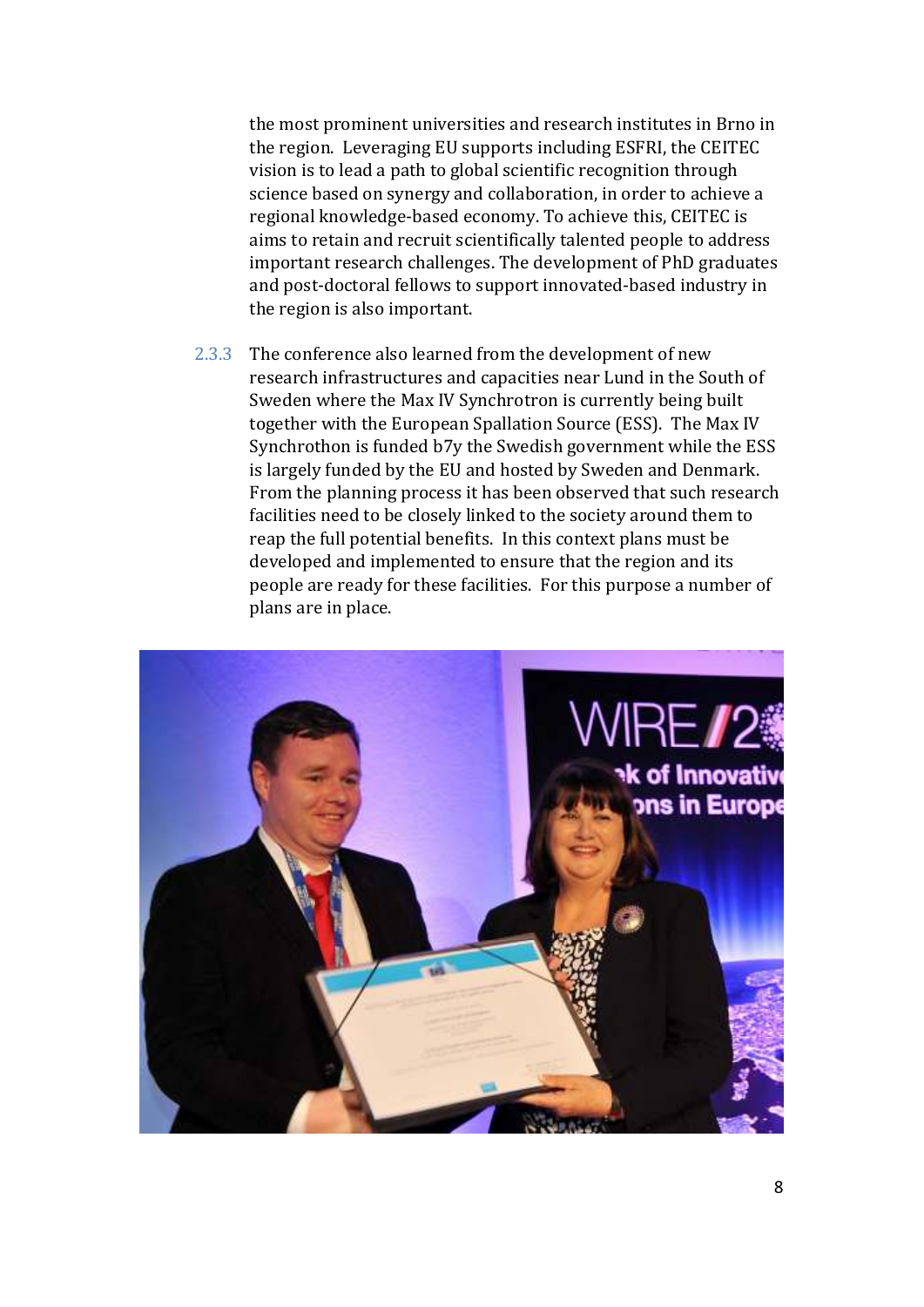2.4 *Linking Horizon 2020 and Smart Specialisation*: Across Europe research and innovation stakeholder are engaged in two parallel actions: (i) to form transnational consortia to participate in Horizon 2020; and (ii) to develop and implement regional and national research and innovation strategies for smart specialisation. However, these two streams of actions are in fact complementary and more importantly mutually reinforcing. The linkage between the two is largely down to the fact that the same stakeholders are involved in each process both at top-down (Horizon 2020) and bottom-up (RIS3) levels. Both processes have different regulatory frameworks and being successful in one does not guarantee success in the other. They are not interdependent however smart specialisation will shape the overall behaviour of regions and member states in Horizon 2020 as both depend on people and institutions. Horizon 2020 will interface with Cohesion policy to reinforce the smart specialisation process through a host of measures with the objective of closing the innovation divide in Europe. Regions can also use the context of Horizon 2020 to align and develop regional priorities. For example, the smart specialisation strategy of a region can also include societal and industrial leadership challenges. However it is vital that regions do not adapt their strengths to link with Horizon 2020 – it should be a more organic and bottom-up approach otherwise it will not work. There is a need for regions to undertake public consultation and understand their own strengths and unique potential (which may not necessarily include high technology industries).

> Regions have become one of the primary frameworks for understanding how innovation and economic growth occurs – Seán Sherlock, Minister of State with responsibility for Research and Innovation, Department of Jobs, Enterprise and Innovation and the Department of Education and Skills, Ireland

The conference noted that Horizon 2020 is designed to be more favourable to SMEs with increased simplification of processes and more appropriately designed supports. It was noted that some regions are providing supports to SMEs in key regional priority areas to facilitate SME participation in Horizon 2020. For example, in Spain, Murcia is targeting food and biotechnology SME participation in Horizon 2020. It was also observed that there additional opportunities are available from combining Horizon 2020 with Structural Funds. These opportunities are supported by alignment in timeframe and objectives.

# *2.5 Higher Education Institutions and Regional Agencies Working Together:*

The task of smart specialisation is not to adapt local reality to EU funding instruments, but rather it is recommended to focus planning around areas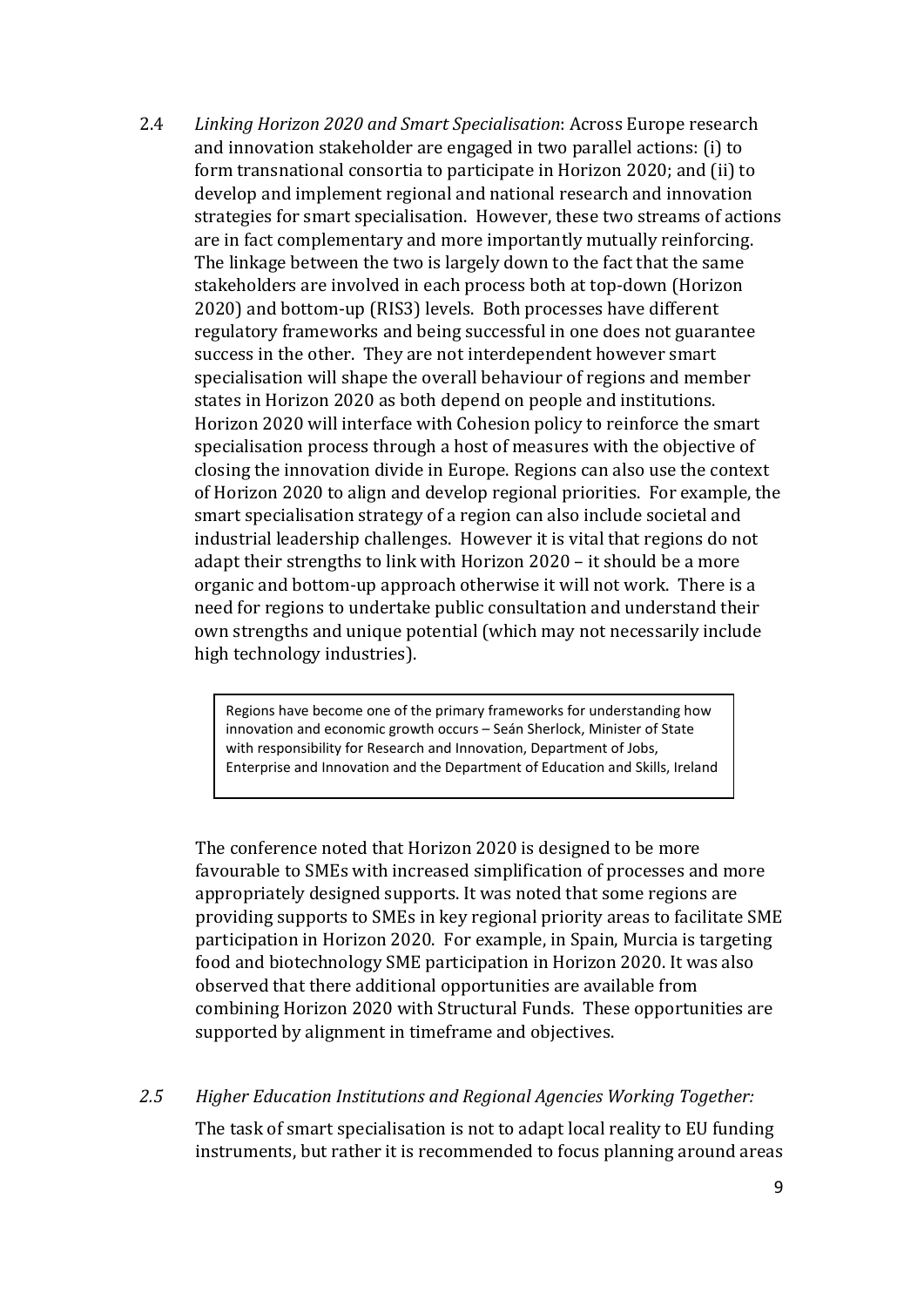of strength and consider how these areas can be advanced. The question of the unique attributes of the region should not be confined to technology platforms but rather the planning process should combine the region's assets in a strategic way. Universities and HEIs represent key assets in any region and must work in partnership and in tandem. For this purpose, the smart specialisation process should examine how institutions can cooperate across regions.

It was observed that there are commonalities in the objectives of universities and Horizon 2020, particularly relating to internationalisation. This has placed Horizon 2020 at the forefront of many university research and innovation agendas with extensive planning and preparation for the first calls well underway.

The establishment of European Research Area (ERA) Chairs is a new measure under Horizon 2020 which aims to help close the research and innovation divide in Europe. These ERA Chairs will attract outstanding researchers to institutions with a clear potential for research excellence in order to support these institutions in fully unlocking this potential and hereby create a level playing field for research and innovation in the ERA in a competitive environment. The expected deliverables for the ERA Chairs will be to promote excellence, create an ERA culture, increase the critical mass of excellent researchers, widen participation, mobilise support for facilities and infrastructures, and contribute to growth and jobs based on smart specialisation strategies.

2.6 Supporting the Technology transfer cycle: Conditions for the support cycle from technology transfer to advanced manufacturing include the following: (i) real academic and industry collaboration to achieve mutually beneficial success and generate impact; (ii) A common understanding of the needs of each of the partners at every stage of the support cycle to ensure that the optimal interventions are provided with appropriate buy-in secured from the enterprises through matched resources and co-funding; (iii) External advice and expertise including commercial management support, legal information and assistance in developing an intellectual property strategy; (iv) Scale based on function networks thinking global and acting globally.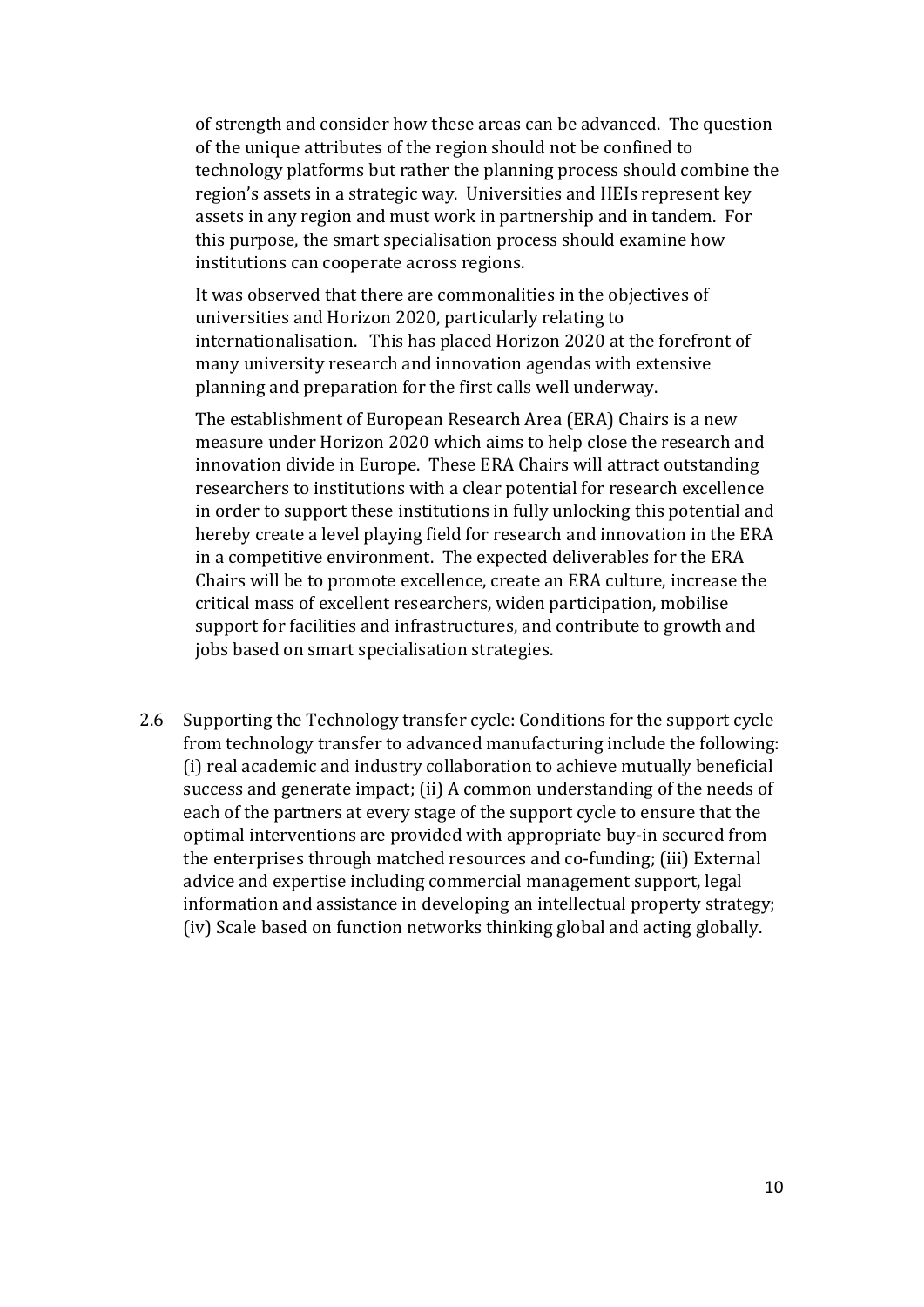

**2.7** *Balancing Funding and Policy*: The conference heard that State aid is not always a '*good thing*'. For companies it can reduce flexibility, speed and focus. The objective should be to optimise state aid to accelerate innovation and growth. In this context, research and innovation projects must be aligned to commercial strategy rather than state aid conditions and timelines. However, in some circumstances state aid can accelerate innovation and growth. The availability of a diverse set of funding instruments is critical for large-scale pilot lines and demonstration projects. From a policy and resourcing perspective, this requires funding instruments made available by the European Investment Bank, Structural funds, and Horizon 2020 to be blended. Processes, supports and policies should be aligned to support innovation projects and enterprises through the Valley of Death phase. It is vital that the different funds are used properly with harmonised rules.

# **3. REGIONAL POLICY IN AN INTERNATIONAL CONTEXT**

3.1 The conference noted that research and innovation was situated in a rapidly changing context. While the EU and the USA science, technology and innovation (STI) linkages remains strongest, STI is increasingly internationally interconnected. Drivers of the increased international cooperation include: (i) a need to access knowledge produced outside Europe and gain access to new markets; (ii) a need to promote Europe as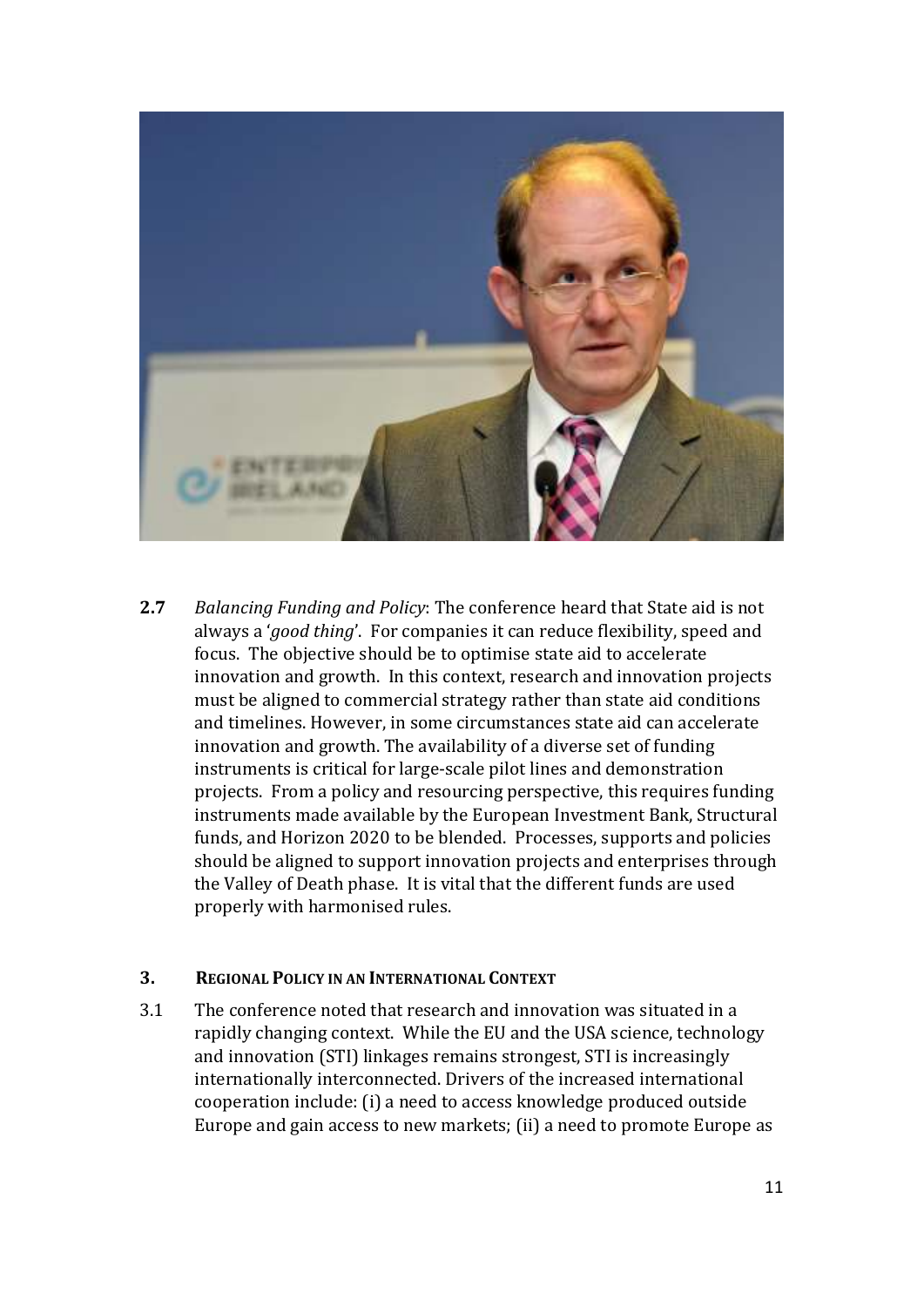an attractive location and a partner for research and innovation; and (iii) a need to join forces globally to tackle global challenges.

WIRE puts the regions at the centre of the debates we're having, like smart specialisation, clusters, innovation policy and so on – Richard Tuffs, Director, ERRIN Network

- 3.2 It was observed that while there have been extensive international cooperation efforts, particularly in FP7, only mixed success can be reported. It was noted that actions to support international cooperation have too often developed ad hoc, and despite a multiplication of international cooperation activity, critical mass in key areas has not yet been achieved. It was agreed that there is a need to engage more actively and strategically in international cooperation. This strategic approach should combine openness with better targeted actions. It should also strengthen the partnerships with Member States. The conference proposed the following main objectives:
	- (i) Strengthen the Union's excellence and attractiveness in research and innovation as well as its industrial and economic competitiveness.
	- (ii) Tackle global societal challenges.
	- (iii) Support the Union's external policies.
- 3.3 A key requirement of international cooperation in Horizon 2020 will be that Union activities must add value and complement those of Member States. Joint Union-Member State international cooperation roadmaps were recommended with mutually agreed principles to generate trust and confidence and common guidelines for international cooperation with third countries in order to promote a level playing field
- 3.4 Regions play a key role in supporting research and innovation by developing regional innovation ecosystems and providing a spatial platform and critical mass for research and innovation activities. The role of regions in creating scale in the development of international cooperation was highlighted. Regions also have the potential to act as metropolitan areas to be counterparts for the megacities found in countries like China in international cooperation arrangements.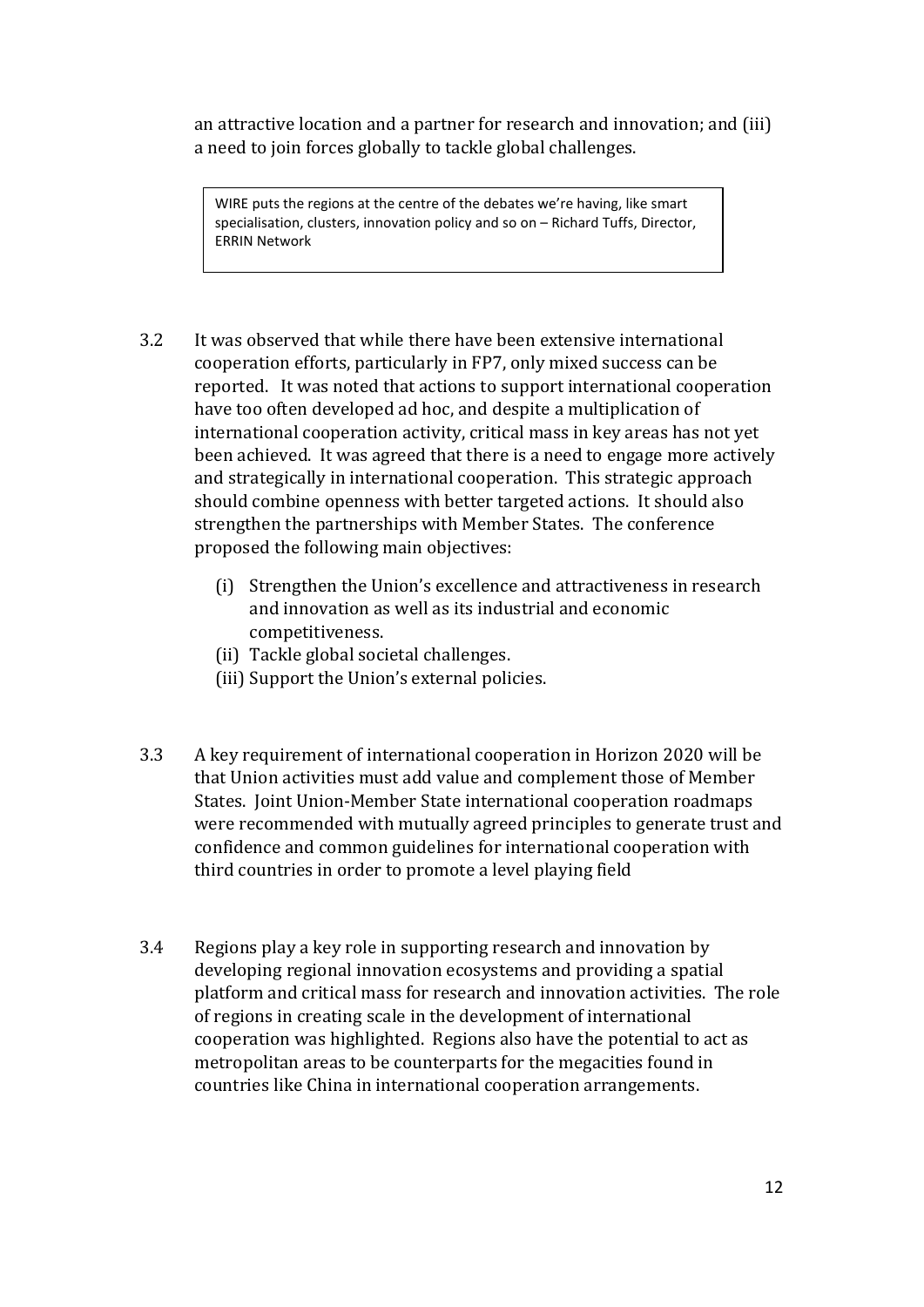

The conference considered the potential of cities as a platform for

Global competition between cities for people, business and finance as well as common challenges such as energy, water and social inclusion that are seeing cities partnering to progress their local agendas. Indicators for the success of smarter cities include reduced greenhouse gas emissions, better public services, improving business environments

It was highlighted that international cooperation benefits companies and startups in different ways. For example, when designing their smart specialisation approach, regions and enterprises can compare their strengths at an international level by benchmarking areas of specialisation with those of international partners. International collaboration allows regions and enterprise to position themselves in international value chains and to identify international collaboration networks which will allow them to become more integrated in the global market. Smart specialisation international platforms can be designed to facilitate mutual learning as well as international and trans-regional cooperation.

> Areas of strength are likely to cross over administrative borders: tailor policies to functional regions– Claire Nauwelaers, STI policy expert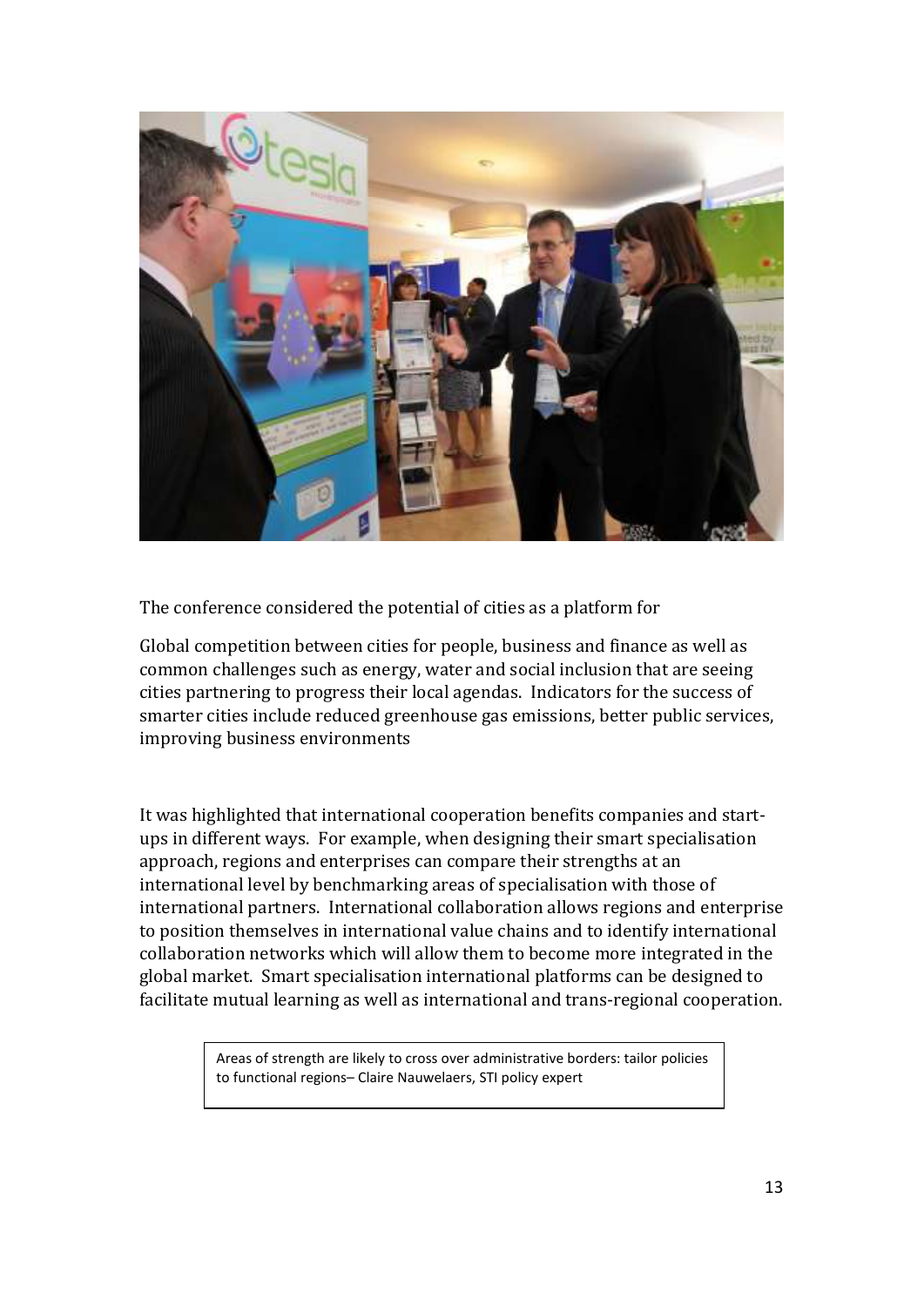The conference heard how international and macro-regional cooperation in the frame of smart specialisation could effectively help in bridging that innovation divide and development gap, as part of the EU regional/national funding can be awarded to beneficiaries outside the region/country. For example, this offers a unique opportunity to tap the knowledge and market opportunities in South-Eastern Europe and in the neighbourhood countries from South Eastern Europe. The EU Strategy on Danube River basin offers such a cooperation framework among 14 very different countries and is effectively supported by the EC JRC and its Smart Specialisation Platform to the benefit of the public and private sector.

Hungary is currently engaged in developing strategic collaborative initiatives rooted in the smart specialisation concept which feature linkage to downstream and upstream instruments, improving the general framework conditions, stimulating entrepreneurship among others. Hungary plans to strengthen its R&D infrastructure in the Operative Programme of the 2014-2020 financial period, including schemes supporting participation in ESFRI, as the R&D infrastructure is a base for research institutional excellence. In preparing for the next programming period and the allocation of funds for different research and innovation schemes, Hungary is reviewing past experiences in previous programmes. The more successful programmes have been the JEREMIE type programmes which introduced new seed capital type schemes to address the ecosystem process. There is an urgent need to secure early stage investment and accelerator-type processes and financial instruments to absorb it. The precondition for the SME programmes is to have an accelerator type institution. The drive is focused on how to combine traditional grand type instruments with credit instruments.

# **4. PUTTING STRATEGIES TO WORK**

- 4.1 The conference considered key RIS3 implementation recommendations from DG Regional and Urban Policy, supported by case studies illustrating some of the implementation principles.
- 4.2 Key messages on the implementation of smart specialisation were identified. These included:
	- (i) Implementation of RIS3 should extend beyond legal obligations and involves prioritised and specific thematic objectives for the region.
	- (ii) The RIS3 is as an interactive entrepreneurial discovery process leading to an economic transformation of the regions, based on: (i) selecting priorities based on existing and potential competitive advantages, to be reinforced and diversified; (ii) mobilising and developing R&I potential for meeting business needs & capacities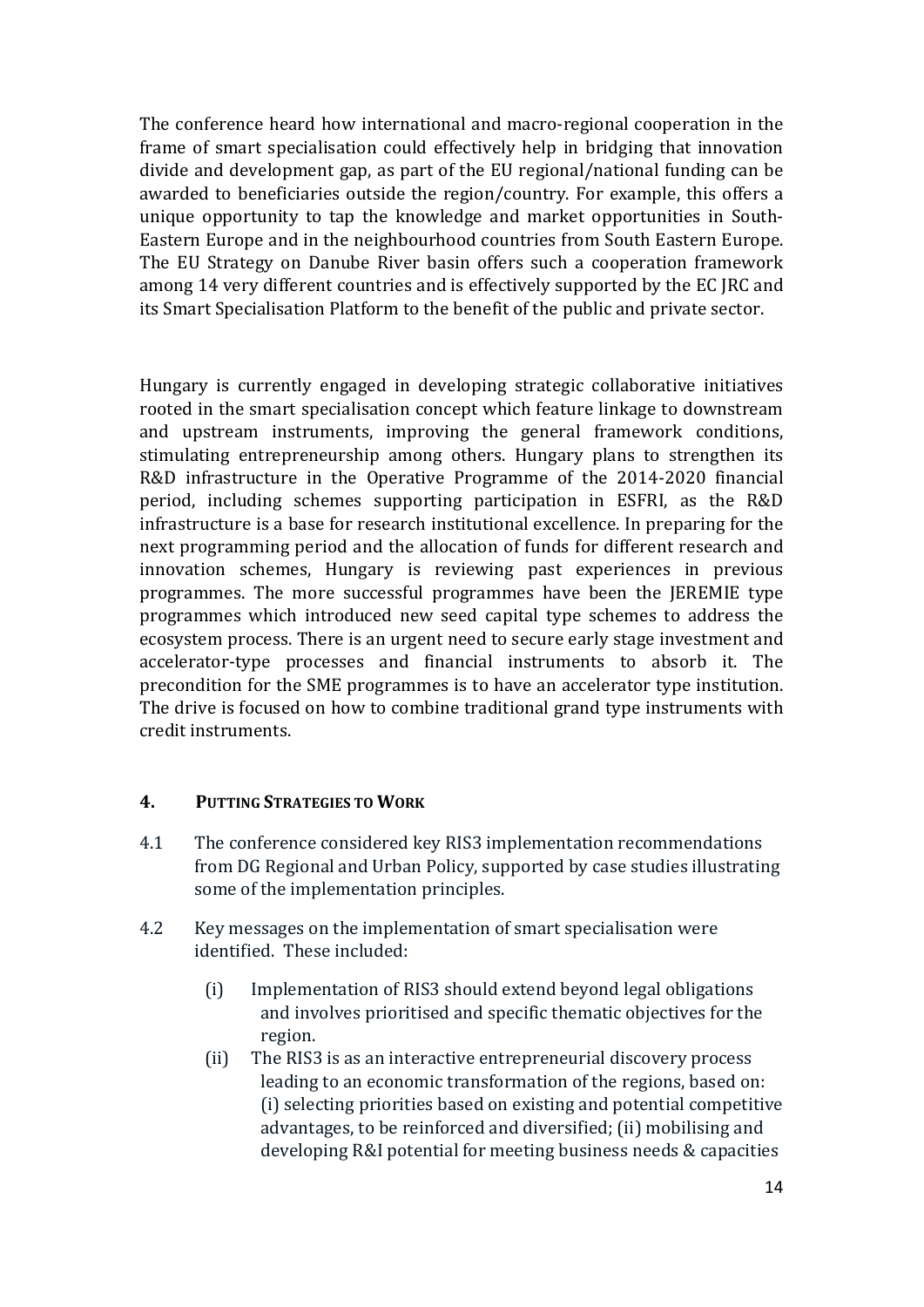(critical mass, cross-cutting links between sectors which drive technological diversification); (iii) targeting emerging market opportunities and promoting cooperation between regions to avoid fragmentation and duplication of efforts; and (iv) involving public/private stakeholders and funding sources, authorities and bodies concerned by the different EU policies (ERDF, Horizon 2020), representatives of universities, research centres, businesses and civil society.

- (iii) The RIS3 implementation framework should combine thematic areas that have been prioritised and specified for the region with appropriate cross-cutting actions.
- (iv) The RIS3 implementation framework should facilitate coordination between priorities, programmes and funding sources (EU, national and regional). For example, the RIS3 implementation framework should be aligned with the Horizon 2020 implementation schedule. Similarly there should be logical linkages with the ERDF Operational Programmes.
- (v) Consistency of RIS3 regional strategies with national operational programmes should be set out in partnership agreements. There should also be similar consistency at macro-regional level with suitable agencies appointed to implement joint RIS3 frameworks.
- 4.3 A political willingness to change was set out as underlying condition for successful implementation of smart specialization strategies, based on the experience of *Nord-Pas de Calais Region* in France. The six steps approach to RIS3 is used to support a logical design structure. The transition pathway from RIS to S3 involved using the results of the evaluation of the RIS 2009-2013. The RIS planning framework is prepared in the context of further development of the structure of national and regional governance with a shared politically supported vision for change . For each priority a working group involving all regional stakeholders identified smart specialisations, planned and agreed objectives and indicators for the priority and designed actions plans to achieve the objectives.
- 4.4 Faced by challenges that included low relative growth, research investment, and business creation, the *Southern Denmark* region set itself a 2020 vision of being distinguished as a region with strong growth powered by high productivity and employment by companies that act globally. Health and social innovation, sustainable energy, and the experience economy were identified as three business areas for the region and strong cluster organisations were established to facilitate each with particular benefits for participating entrepreneurs. The framework is supported by targeted and active participation in EU competitive